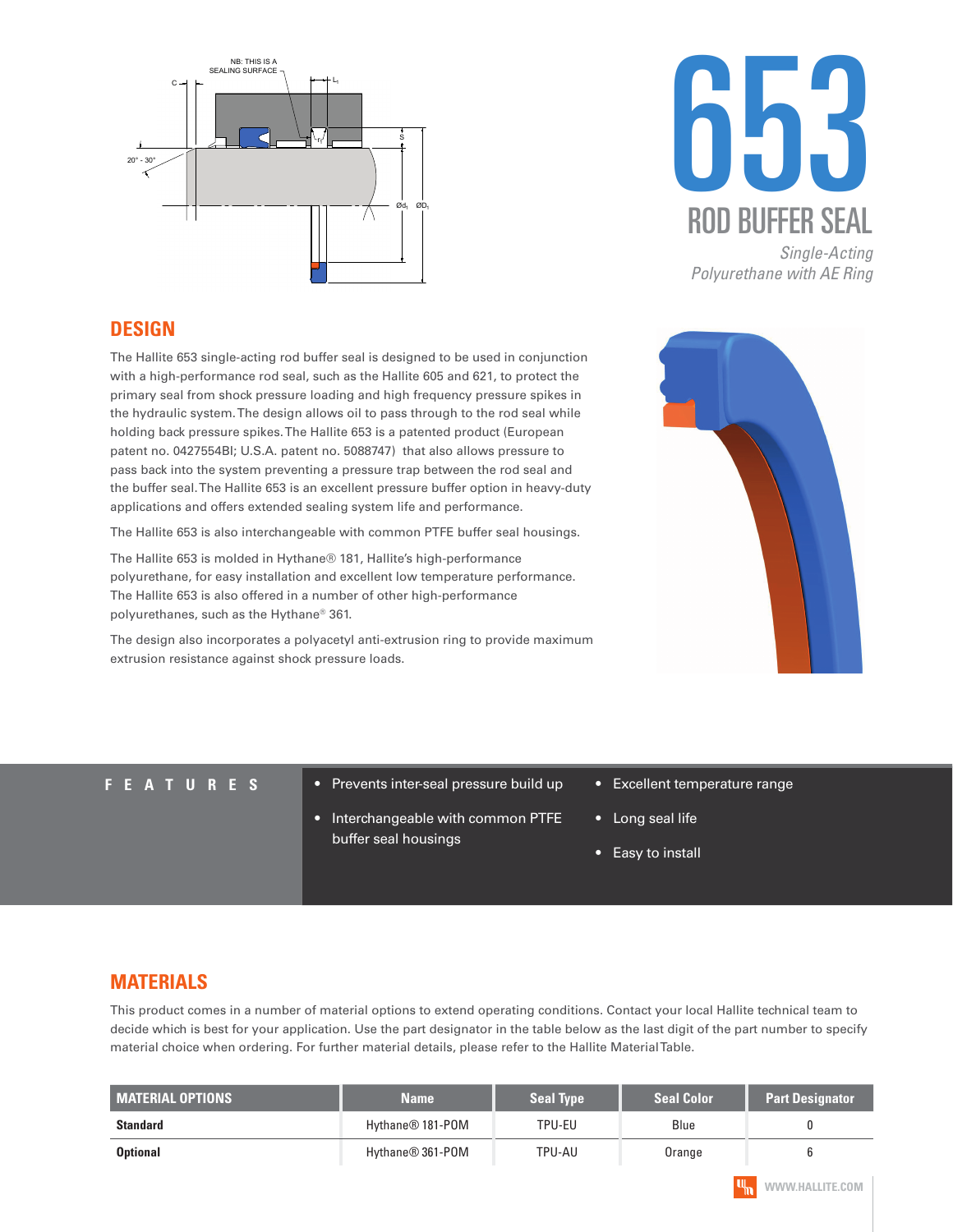# **TECHNICAL DETAILS**

| I OPERATING CONDITIONS   | <b>METRIC</b>                     | <b>INCH</b>                      |  |
|--------------------------|-----------------------------------|----------------------------------|--|
| <b>Maximum Speed</b>     | 1.0 <sub>m/sec</sub>              | $3.0$ ft/sec                     |  |
| <b>Temperature Range</b> | $-45^{\circ}$ C +110 $^{\circ}$ C | $-50^{\circ}$ F $+230^{\circ}$ F |  |
| <b>Maximum Pressure</b>  | 700 bar                           | 10000 psi                        |  |

Data given are maximum values and can apply depending on specific application. Maximum ratings of temperature, pressure, or operating speeds are dependent on fluid medium, surface, gap value, and other variables such as dynamic or static service. Maximum values are not intended for use together at the same time, e.g. max temperature and max pressure. Please contact your Hallite technical representative for application support.

| <b>MAXIMUM EXTRUSION GAP</b>    |       |       |       |       |       |
|---------------------------------|-------|-------|-------|-------|-------|
| Pressure bar                    | 160   | 250   | 400   | 500   | 700   |
| <b>Maximum Gap (S&lt;=6 mm)</b> | 0.60  | 0.50  | 0.40  | 0.30  | 0.20  |
| <b>Maximum Gap (S&gt;6 mm)</b>  | 1.00  | 0.80  | 0.60  | 0.40  | 0.25  |
| Pressure psi                    | 2400  | 3750  | 6000  | 7500  | 10000 |
| Maximum Gap $(S \le 0.250$ in)  | 0.024 | 0.020 | 0.016 | 0.012 | 0.008 |
| Maximum Gap (S>0.250 in)        | 0.040 | 0.032 | 0.024 | 0.016 | 0.010 |

**NOTE**

**NOTE**

Figures show the maximum permissible gap all on one side, for rod seals using minimum rod Ø and maximum clearance Ø and for piston seals using the minimum clearance  $\emptyset$  and maximum bore  $\emptyset$ . Refer to Housing Design section.

| <b>SURFACE ROUGHNESS</b>                              | umRa               | umRz               | umRt              | uinRa             | <b>uinRz</b>     | uinRt             |
|-------------------------------------------------------|--------------------|--------------------|-------------------|-------------------|------------------|-------------------|
| <b>Dynamic Sealing Face Ød</b> ,                      | $0.1 - 0.4$        | 1.6 <sub>max</sub> | 4 max             | $4 - 16$          | $63 \text{ max}$ | $157 \text{ max}$ |
| <b>Static Sealing Face L</b>                          | 1.6 max            | $6.3 \text{ max}$  | 10 <sub>max</sub> | $63$ max          | $250$ max        | $394$ max         |
| Static Housing Faces ØD <sub>1</sub> , L <sub>1</sub> | 3.2 <sub>max</sub> | 10 <sub>max</sub>  | $16$ max          | $125 \text{ max}$ | 394 max          | $630$ max         |

| <b>CHAMFERS &amp; RADII</b>               |       |       |       |       |
|-------------------------------------------|-------|-------|-------|-------|
| <b>Groove Section <s b="" mm<=""></s></b> | 3.75  | 5.50  | 7.75  | 10.50 |
| <b>Min Chamfer C mm</b>                   | 3.00  | 3.50  | 5.00  | 7.50  |
| Max Fillet Rad r <sub>1</sub> mm          | 0.50  | 0.70  | 1.20  | 1.60  |
| <b>Groove Section <s b="" in<=""></s></b> | 0.150 | 0.215 | 0.306 | 0.413 |
| <b>Min Chamfer C in</b>                   | 0.125 | 0.140 | 0.200 | 0.300 |
| Max Fillet Rad r <sub>1</sub> in          | 0.020 | 0.028 | 0.047 | 0.062 |

| <b>TOLERANCES</b> | 9d <sub>1</sub> | ØD.             | ×            |  |
|-------------------|-----------------|-----------------|--------------|--|
| mm                | f <sub>9</sub>  | H <sub>10</sub> | $+0.25 - 0$  |  |
| in                | f9              | Js11            | $+0.010 - 0$ |  |